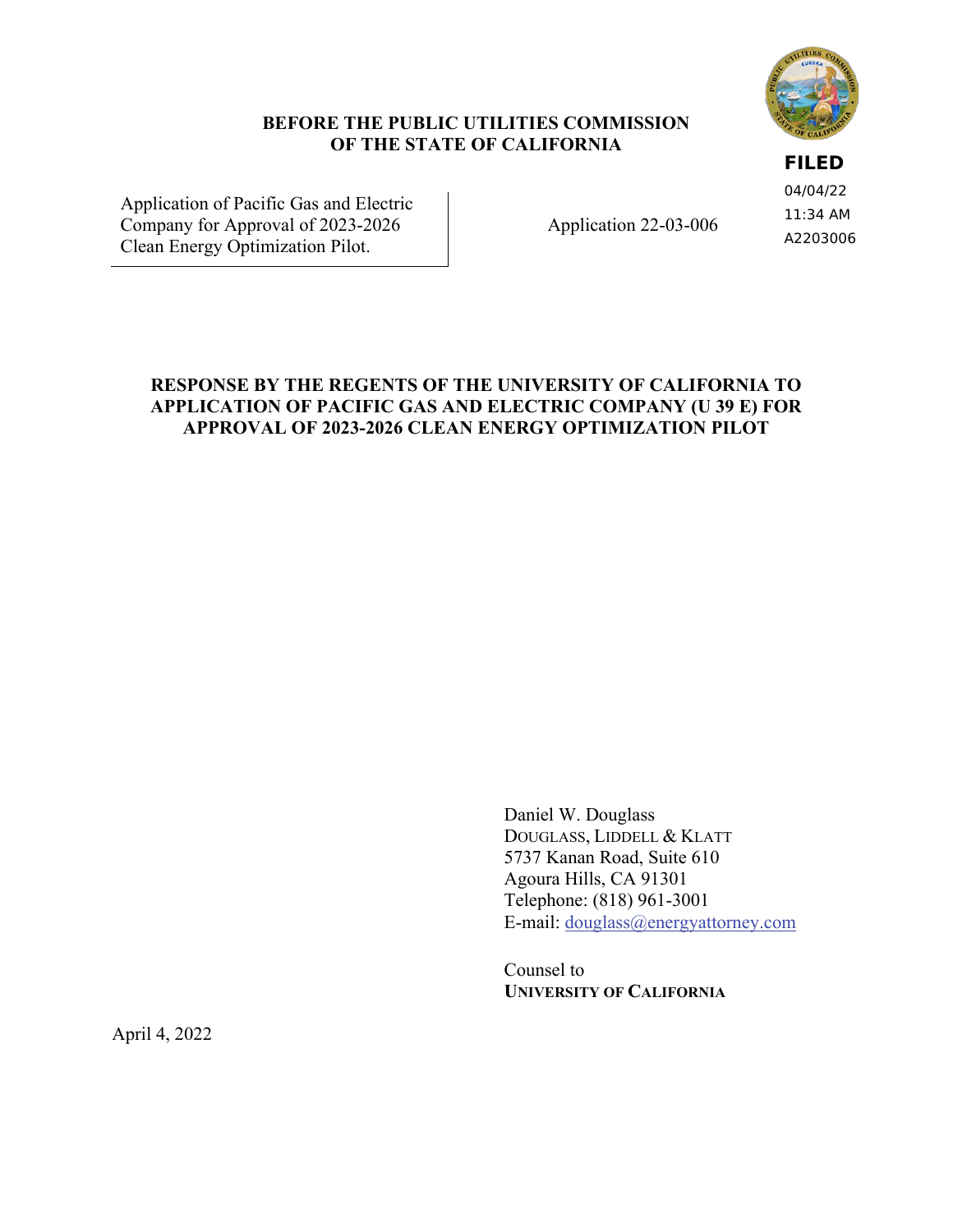#### **BEFORE THE PUBLIC UTILITIES COMMISSION OF THE STATE OF CALIFORNIA**

Application of Pacific Gas and Electric Company for Approval of 2023-2026 Clean Energy Optimization Pilot.

Application 22-03-006

# **RESPONSE BY THE REGENTS OF THE UNIVERSITY OF CALIFORNIA TO APPLICATION OF PACIFIC GAS AND ELECTRIC COMPANY (U 39 E) FOR APPROVAL OF 2023-2026 CLEAN ENERGY OPTIMIZATION PILOT**

Pursuant to Rule 2.6 of the California Public Utilities Commission Rules of Practice and Procedure, the Regents of the University of California ("UC") responds herein in support of the March 4, 2022, *Application of Pacific Gas and Electric Company (U 39 E) for Approval of 2023- 2026 Clean Energy Optimization Pilot* ("Application"). As noted in the Application, the PG&E request is to administer a Clean Energy Optimization Pilot ("CEOP") for 2023-2026, that is premised on a similar pilot program by Southern California Edison Company ("SCE")<sup>1</sup> and approved by the CPUC on April 25, 2019.<sup>2</sup> PG&E's CEOP would be offered both to UC and to California State University ("CSU") and would incentivize greenhouse gas ("GHG") reductions by both universities.

### **I. COMMENTS**

UC strongly supports this application, believing that this comprehensive yet streamlined program framework can accelerate on-site innovations to make significant GHG reductions in large and complex customers' operations, supporting California's efforts to reach our aggressive GHG reduction goals. The expansion of CEOP to PG&E service territory represents another major step in creating scalable solutions to counter climate change.

<sup>&</sup>lt;sup>1</sup> A. 18-05-015, *Application of SCE (U 338-E) for Approval of its Clean Energy Optimization Pilot (May* 15, 2018).

<sup>&</sup>lt;sup>2</sup> Decision (D.) 19-04-010.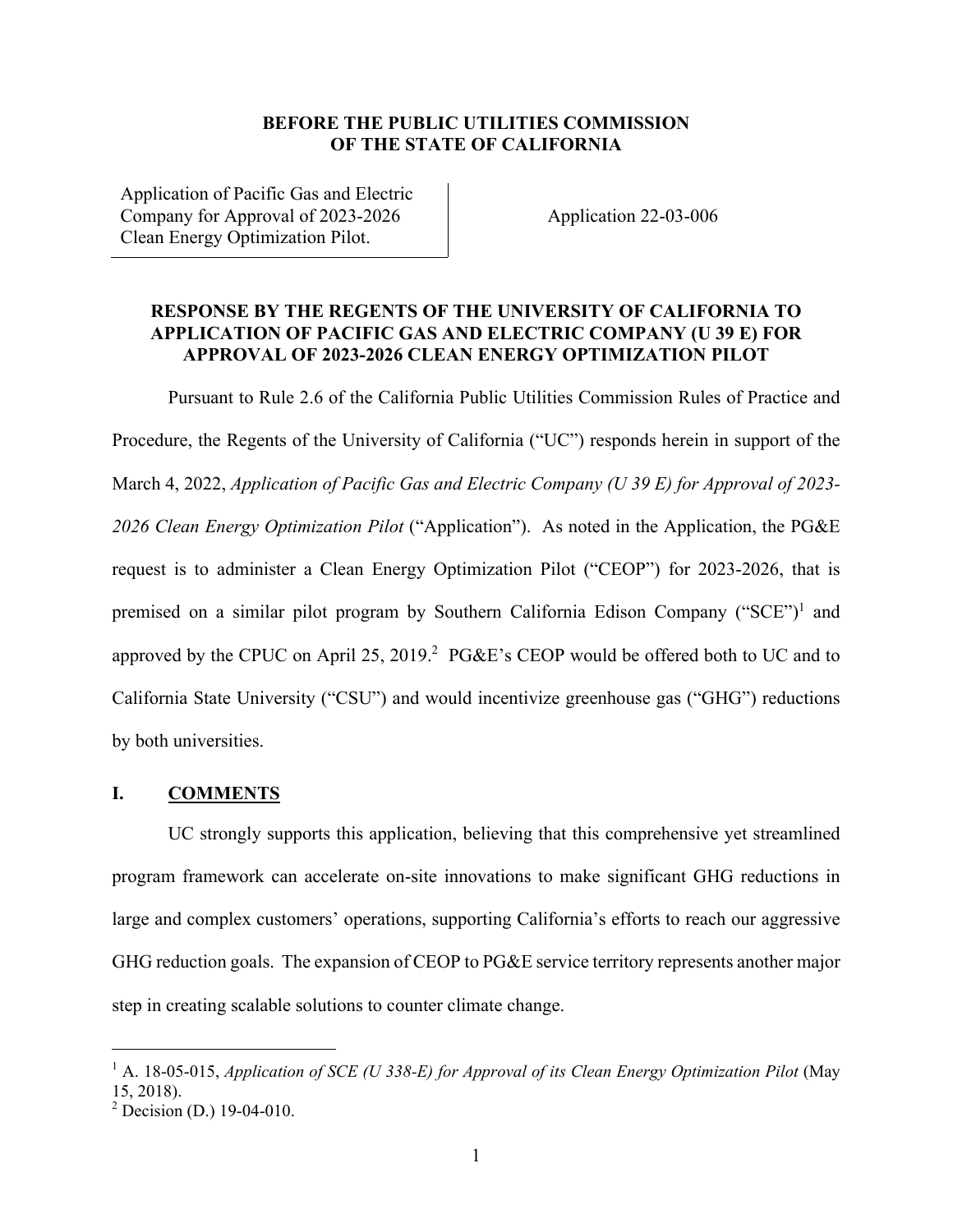## **II. PROPOSED CATEGORY, NEED FOR HEARING, ISSUES TO BE CONSIDERED, AND PROPOSED SCHEDULE**

UC concurs with PG&E's proposal that the Application be categorized as a "quasilegislative" proceeding within the meaning of Rule 1.3(f) of the Commission's Rules of Practice and Procedure. Further, UC agrees that hearings may not be required on the issues presented, due to the fact that PG&E's CEOP is based on SCE's Pilot and D.19-04-010 and also because PG&E has held initial conversations about this Application with intervenors in SCE's Pilot proceeding, including UC. The expedited schedule proposed by PG&E, resulting in a final decision by November of this year, seems appropriate given the likelihood that there will be little opposition to the Application.

PG&E has proposed that the issues to be considered in this proceeding are brief, namely: (1) whether PG&E's CEOP is just and reasonable and should be authorized; and (2) whether PG&E can establish and implement the budget and cost recovery for its CEOP as described in testimony. UC concurs with this list of issues.

#### **III. SERVICE OF CORRESPONDENCE, PLEADINGS AND ORDERS**

For the purpose of receipt of all correspondence, pleadings, orders and notices in this proceeding, UC requests to be placed on the service list as a party with the following individual being listed as its representative:

> Daniel W. Douglass DOUGLASS, LIDDELL & KLATT 5737 Kanan Road, Suite 610 Agoura Hills, CA 91301 Email: douglass@energyattorney.com

In addition, the following UC representative should be placed on the "information only" list for this proceeding: